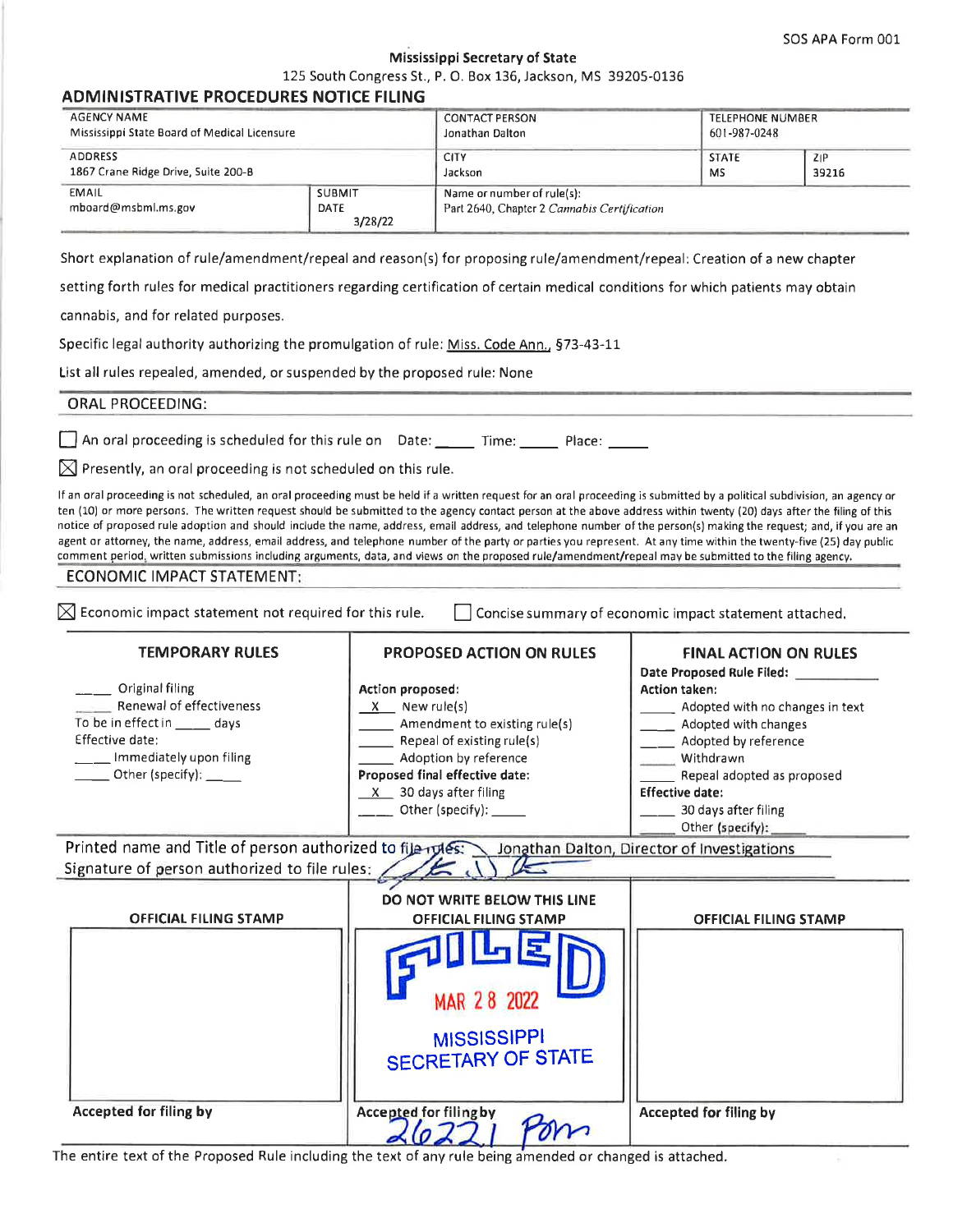# **Part 2640: Chapter 2:** *Cannabis Certification*

### *Rule 1.1 | Scope*

The rules contained in this Part 2640, Chapter 2, are promulgated by the Mississippi Board of Medical Licensure (the "Board") to implement the Mississippi Medical Cannabis Act, Miss. Code Ann., §§ - - , et seq., (the "Act"). These rules shall apply to all licensees who are registered as certifying practitioners; or who are applying, or re-applying, to register as certifying practitioners. Nothing in these rules shall be construed to require any licensee to issue any written certification pursuant to the Act.

*Source: Miss. Code Ann. § 73-43-11 (1972, as amended)* 

# *Rule 1.2 | Definitions*

For the purposes of Part 2640, Chapter 2, the following terms have the meanings indicated:

- A. "Bona-fide practitioner-patient relationship" means:
	- (i) A certifying practitioner and patient have a treatment or consulting relationship, during the course of which the certifying practitioner, within his or her scope of practice, has completed an in-person assessment of the patient's medical history and current mental health and medical condition and has documented their certification in the patient's medical records;
	- (ii) The certifying practitioner has consulted in person with the patient with respect to the patient's debilitating medical condition; and
	- (iii) The certifying practitioner is available to or offers to provide follow-up care and treatment to the patient.
- B. "Cannabis" means all parts of the plant of the genus cannabis, the flower, the seeds thereof, the resin extracted from any part of the plant and every compound, manufacture, salt, derivative, mixture or preparation of the plant, its seeds or its resin, including whole plant extracts. Such term shall not mean cannabis-derived drug products approved by the federal Food and Drug Administration under Section 505 of the Federal Food, Drug, and Cosmetic Act.
- C. "Certifying practitioner" means any physician or physician assistant who is licensed to prescribe under the licensing requirements set forth in the Administrative Code and the laws of this state, who maintains a current and unrestricted Mississippi medical license, has satisfied all continuing medical education requirements, and who has registered with both the Board and the Mississippi State Department of Health to certify patients as qualifying patients. For purposes of this Chapter, the term "practitioner" shall mean a "certifying practitioner." For registered qualifying patients who are minors, "certifying practitioner" shall mean only a physician (Medical Doctor [MD] or Doctor of Osteopathic Medicine [DO]) who meets all other requirements for registration.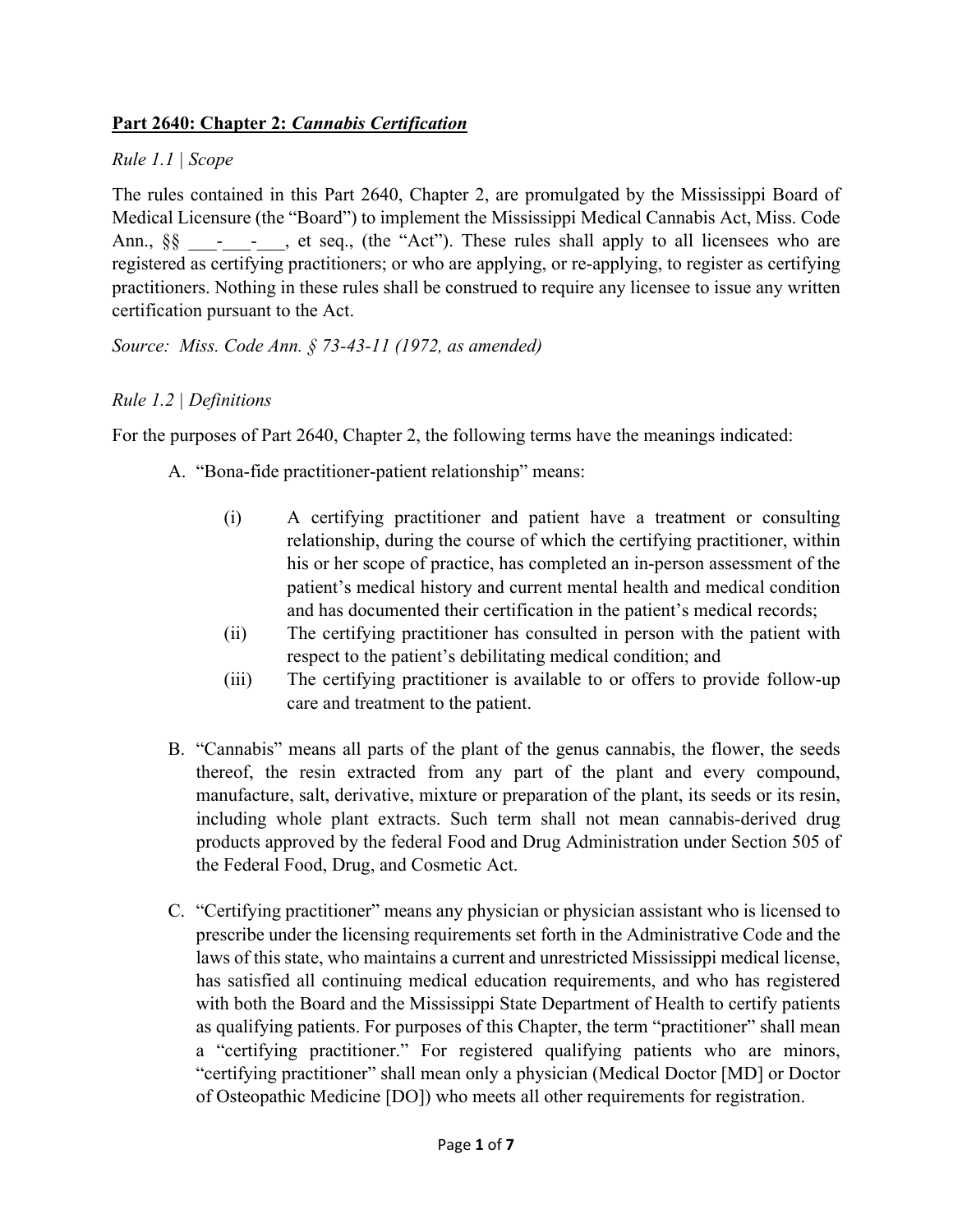- D. "Chronic pain" means a pain state in which the cause of the pain cannot be removed or otherwise treated, and which in the generally accepted course of medical practice, no relief or cure of the cause of the pain is possible, or none has been found after reasonable efforts by the certifying practitioner.
- E. "Debilitating medical condition" means:
	- (i) Cancer, Parkinson's disease, Huntington's disease, muscular dystrophy, glaucoma, spastic quadriplegia, positive status for human immunodeficiency virus (HIV), acquired immune deficiency syndrome (AIDS), hepatitis, amyotrophic lateral sclerosis (ALS), Crohn's disease, ulcerative colitis, sickle-cell anemia, Alzheimer's disease, agitation of dementia, post-traumatic stress disorder (PTSD), autism, pain refractory to appropriate opioid management, diabetic/peripheral neuropathy, spinal cord disease or severe injury, or the treatment of these conditions;
	- (ii) A chronic, terminal or debilitating disease or medical diagnosis, or its treatment, that produces one or more of the following: cachexia or wasting syndrome, chronic pain, severe or intractable nausea, seizures, or severe and persistent muscle spasms, including, but not limited to, those characteristic of multiple sclerosis; or
	- (iii) Any other serious medical condition or its treatment added by the Mississippi Department of Health, as provided for in the Act.
- F. "Medical use" includes the acquisition, administration, cultivation, processing, delivery, harvest, possession, preparation, transfer, transportation, or use of medical cannabis or equipment relating to the administration of medical cannabis to treat or alleviate a registered qualifying patient's debilitating medical condition or symptoms associated with the patient's debilitating medical condition. The term "medical use" does not include:
	- (i) The cultivation of cannabis unless the cultivation is done by a cannabis cultivation facility; or
	- (ii) the extraction of resin from cannabis by mechanical or chemical extraction unless the extraction is done by a cannabis processing facility.
- G. "Qualifying Condition" means any condition as described in this chapter in R.1.2(E).
- H. "Qualifying Patient" means a person who has been diagnosed by a certifying practitioner as having a debilitating medical condition and has been issued a written certification, or who is eligible to receive such certification, under the Act.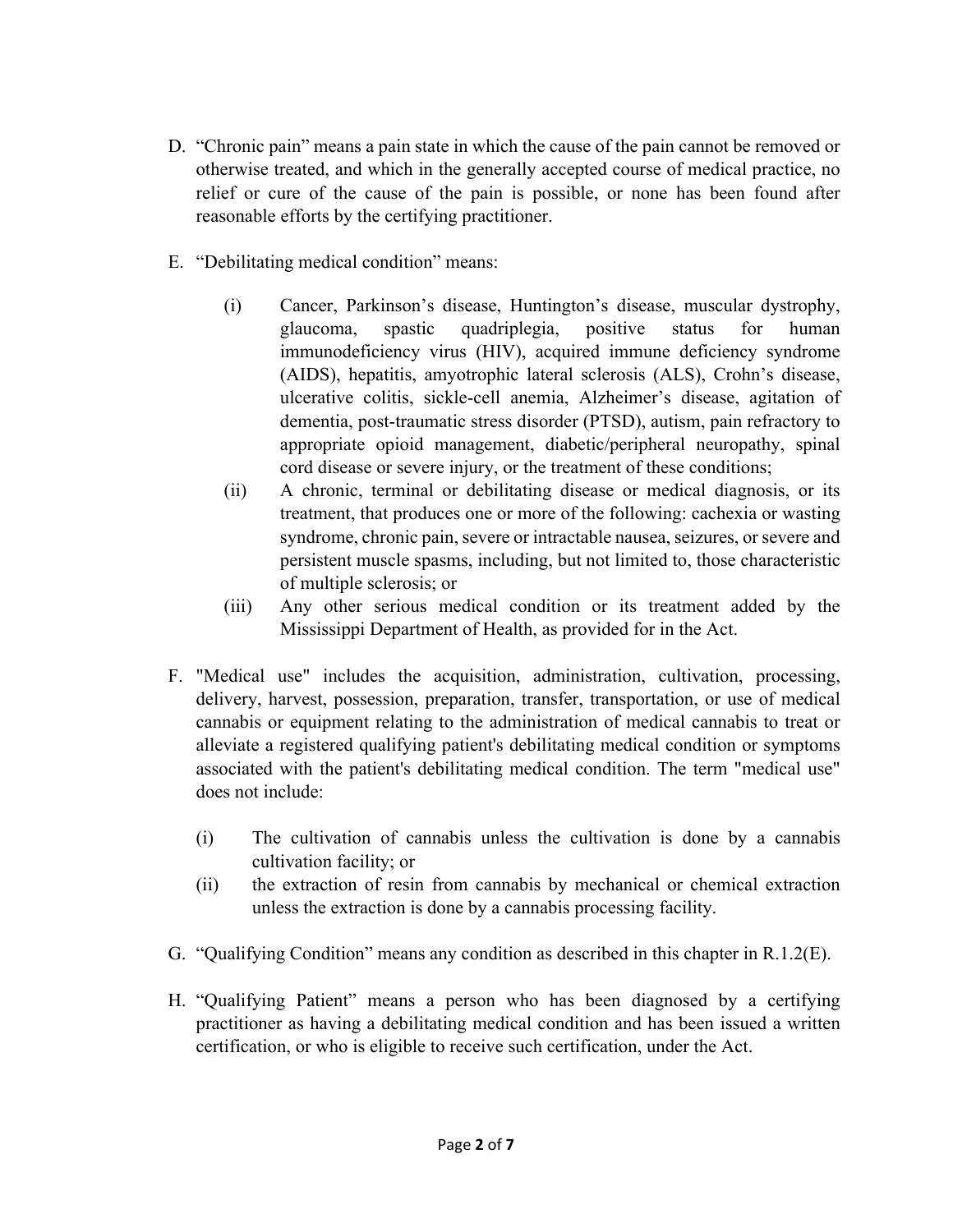- I. "Scope of Practice" means the defined parameters of various duties, services or activities that may be provided or performed by a certifying practitioner under state law and the rules and regulations adopted by the Board.
- J. "Written Certification" means a form approved by the Mississippi State Department of Health, signed and dated by a certifying practitioner, certifying that a person has a debilitating medical condition, and that includes the following:

(i) The date of issue and the effective date of the recommendation;

(ii) The patient's name, date of birth and address;

(iii) The practitioner's name, address, and federal Drug Enforcement Agency number; and

(iv) The practitioner's signature.

*Source: Miss. Code Ann. § 73-43-11 (1972, as amended).* 

# *Rule 1.3 | Certification*

# *A. Certification Generally*

Certifying practitioners must be authorized and registered with both the Board and the Mississippi State Department of Health to certify patients to obtain cannabis for medical use. A practitioner shall not issue a written certification unless (a) a bona fide certifying practitioner-patient relationship exists; (b) the certifying practitioner has diagnosed the patient as having a qualifying condition after an in-person evaluation, including any necessary and appropriate laboratory testing; and (c) the certifying practitioner believes, in his or her professional opinion, that the patient would likely receive medical or palliative benefit from the medical use of cannabis to treat or alleviate the patient's qualifying condition or symptoms associated with that condition.

A certifying practitioner shall conduct the evaluation, diagnosis, and certification processes in a manner consistent with all professional and medical standards of care, and document all information related to those processes in the patient's records.

The diagnosis of a qualifying condition must be documented in a written certification that shall:

- (i) Affirm that it is made in the course of a bona fide practitioner-patient relationship;
- (ii) Remain current for twelve (12) months, unless the certifying practitioner specifies a shorter period of time;
- (iii) Be issued only after an in-person assessment of the patient by the certifying practitioner;
- (iv) Only be issued on behalf of a minor when the minor's parent or guardian, as defined in the Act, provides signed consent; and
- (v) Be limited to the allowable amount of cannabis in a thirty-day period.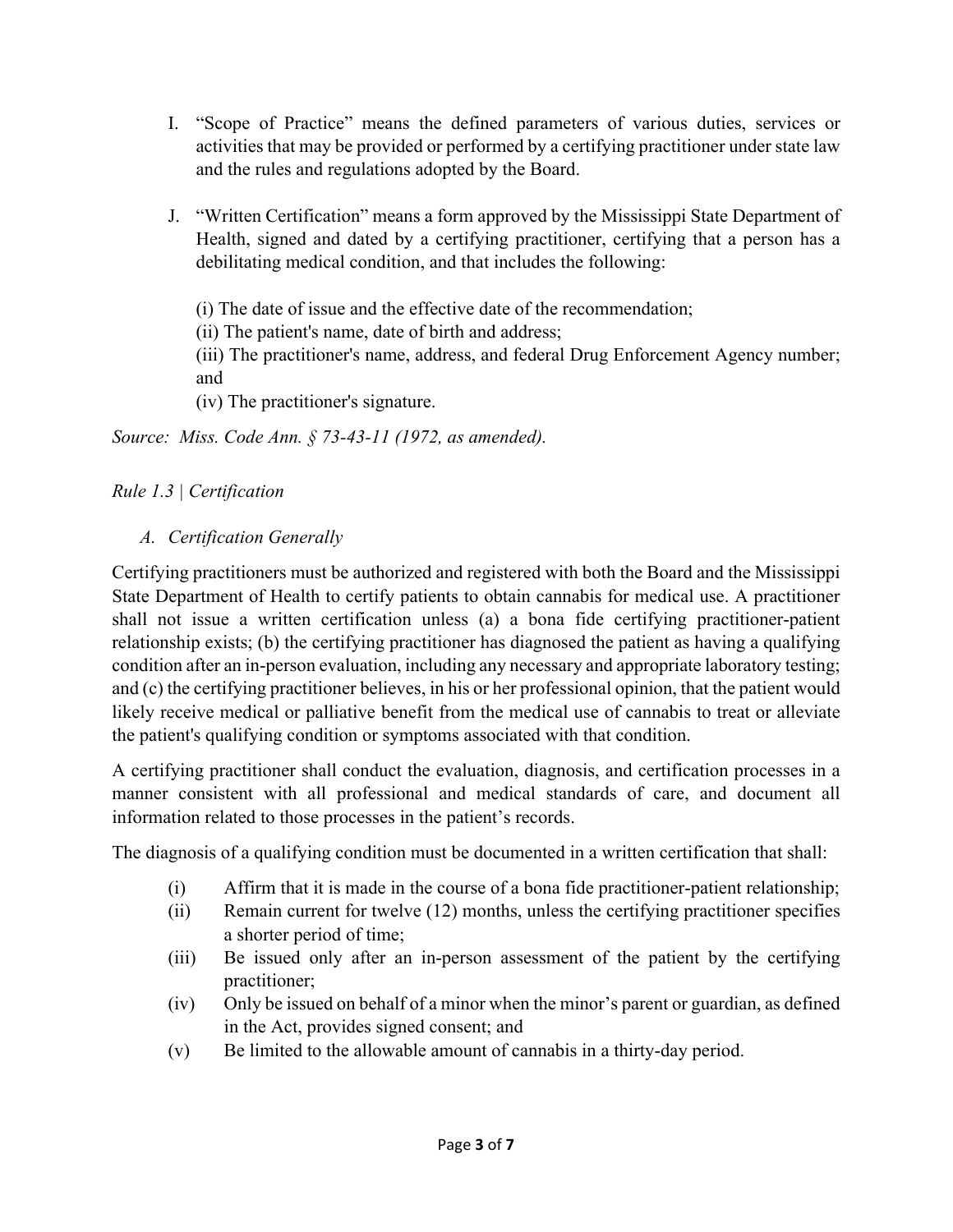## *B. Treatment Plan*

Prior to certifying a patient, certifying practitioners must document a written treatment plan that includes:

- (i) Review of other measures attempted to ease the suffering caused by the qualifying condition that do not involve the recommendation of cannabis.
- (ii) Advice about other options for managing the qualifying condition.
- (iii) Determination that the patient may benefit from cannabis.
- (iv) Stated goals that include the reduction of, and optimally the elimination of, controlled substances used to treat the qualifying condition.
- (v) Advice about the potential risks of the medical use of cannabis, to include:
	- (a) The risk of cannabis use disorder;
	- (b) Exacerbation of psychotic disorders and adverse cognitive effects for children and young adults;
	- (c) Adverse events, including falls or fractures;
	- (d) Use of cannabis during pregnancy or breast feeding;
	- (e) The need to safeguard all cannabis and cannabis-infused products from children and pets; and
	- (f) Notification to the patient that the cannabis is for the patient's use only and the cannabis should not be donated or otherwise supplied to another individual (i.e., diverted).
- (vi) Additional diagnostic evaluations or other planned treatments.
- (vii) A specific duration for the cannabis authorization for a period no longer than twelve (12) months.

Patients with a history of substance use disorder or a co-occuring mental health disorder may require specialized assessment and treatment. The certifying practitioner may seek consultation with, or refer the patient to, a pain management, psychiatric, addiction, or mental health specialist as needed.

After a certifying practitioner has issued a written certification for a patient, the Act requires the patient to make a follow-up visit with the practitioner not less than six (6) months after the date of issuance of the certification, for the practitioner to evaluate and determine the effectiveness of the patient's medical use of cannabis to treat or alleviate the patient's qualifying condition or symptoms associated with that condition. Should the patient fail to attend a follow-up visit as required, the certifying practitioner may not re-certify said patient until a follow-up visit is conducted.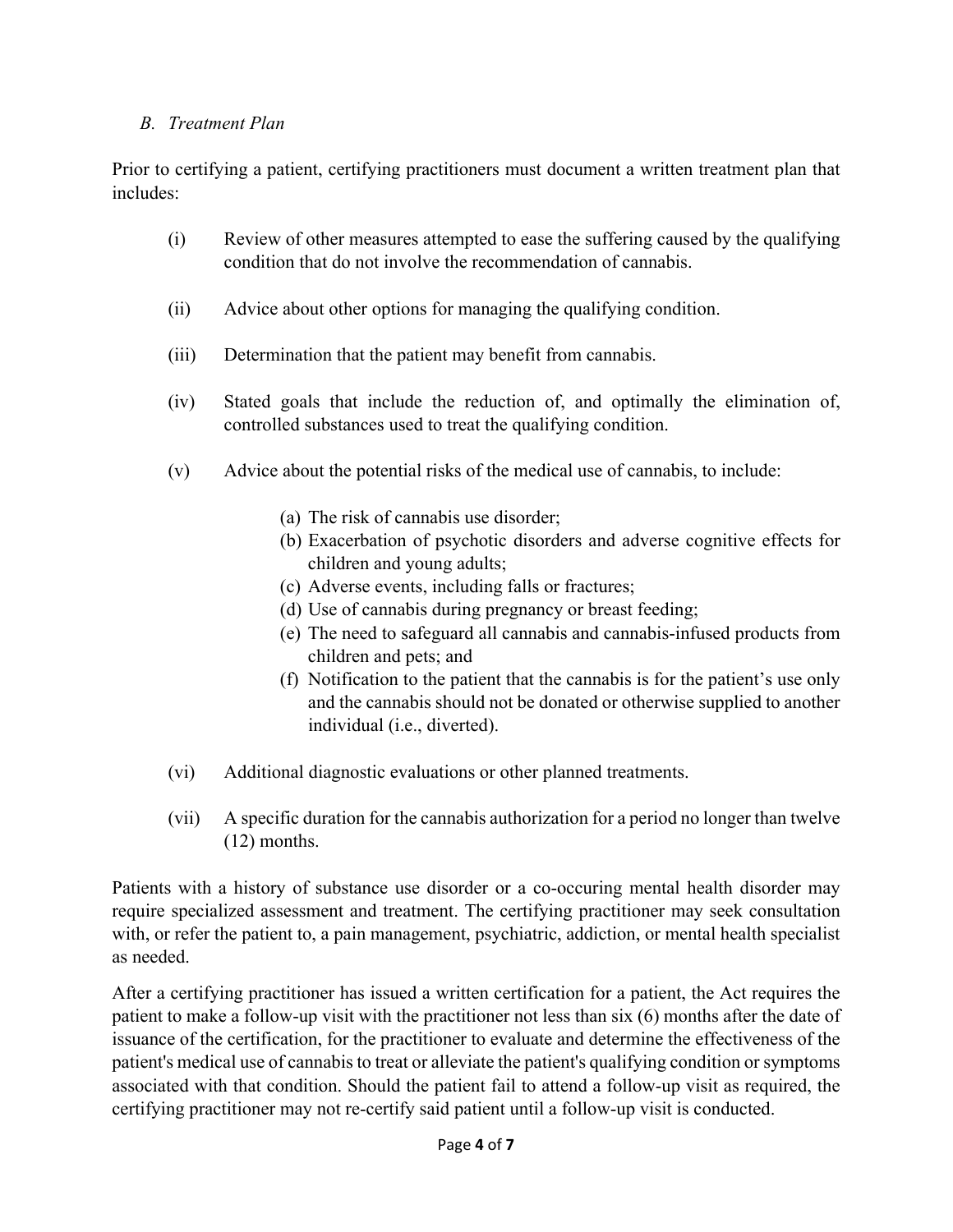# *C. Pediatric Certifications*

Only physicians (Medical Doctors [MD] or Doctors of Osteopathic Medicine [DO]) may issue written certifications to registered qualifying patients who are minors (younger than eighteen (18) years of age).

A certifying practitioner may not issue a written certification to a qualifying patient who is younger than eighteen (18) years of age unless:

- (a) The qualifying patient's practitioner has explained the potential risks and benefits of the medical use of medical cannabis to the custodial parent or legal guardian with responsibility for health care decisions for the qualifying patient; and
- (b) The custodial parent or legal guardian with responsibility for health care decisions for the qualifying patient consents in writing to:

(i) Acknowledge the potential harms related to the use of medical cannabis;

(ii) Allow the qualifying patient's medical use of medical cannabis;

(iii) Serve as the qualifying patient's designated caregiver; and

(iv) Control the acquisition of the medical cannabis, the dosage and the frequency of the use of medical cannabis by the qualifying patient.

# *D. Young Adult Certifications*

Notwithstanding any other provision to the contrary, a patient with a qualifying condition who is between eighteen (18) years to twenty-five (25) years of age is not eligible for a medical cannabis registry identification card unless two (2) practitioners from separate medical practices have diagnosed the patient as having a qualifying condition after an in-person consultation. One (1) of these practitioners must be a physician (Medical Doctor [MD] or Doctor of Osteopathic Medicine  $[DO]$ ).

If one (1) of the recommending practitioners is not the patient's primary care practitioner, the recommending practitioner shall review the records of a diagnosing practitioner. The requirement that the two (2) practitioners be from separate medical practices does not apply if the patient is homebound or if the patient had a registry identification card before the age of eighteen (18).

*Source: Miss. Code Ann. § 73-43-11 (1972, as amended).*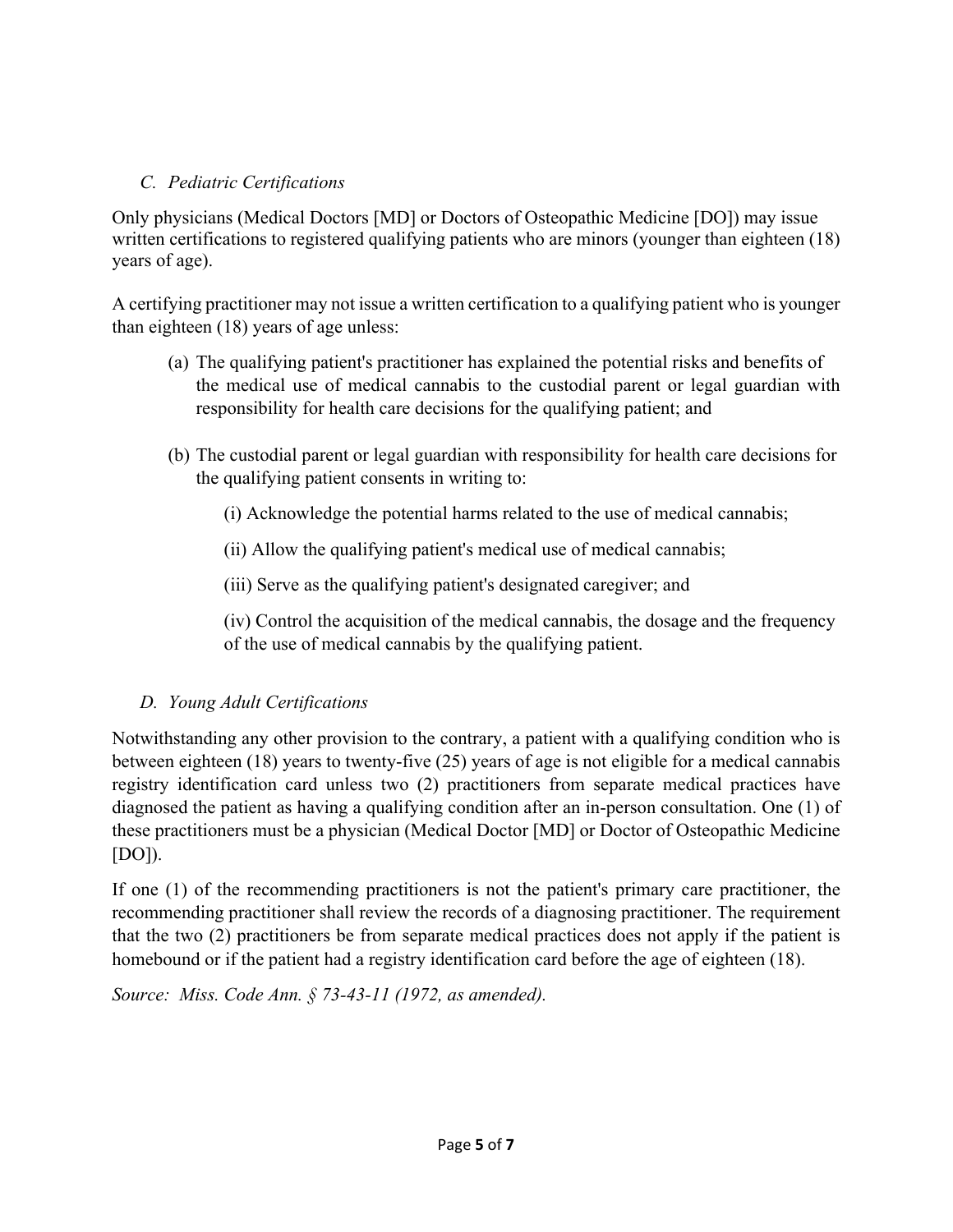#### *Rule 1.4 | Patient Record*

A practitioner who evaluates a patient for certification must maintain a complete record of his or her examination, evaluation and treatment of the patient. The record required by this rule must be maintained in the patient's medical records, and said records must be available for inspection by the representatives of the Mississippi State Board of Medical Licensure. Records shall be maintained for a minimum period of seven (7) years from the date of completion or the last certification occurred.

*Source: Miss. Code Ann. § 73-43-11 (1972, as amended).* 

## *Rule 1.5 | Continuing Medical Education (CME)*

Practitioners applying to register with the Board as a certifying practitioner for the first time must complete a minimum of eight (8) hours of CME in the area of medical cannabis before initial registration shall be approved. After the first year of registration, certifying practitioners shall complete at least five (5) hours of CME in the area of medical cannabis before a reapplication shall be approved. All CME hours in the area of medical cannabis must be earned in courses approved by the Mississippi State Department of Health. CME hours obtained under this rule are in addition to the standard number of CME hours required in Pts. 2610 and 2615.

*Source: Miss. Code Ann. § 73-43-11 (1972, as amended).* 

#### *Rule 1.6 | Advertising*

Advertising for cannabis certification must be professional in nature and may not be designed in such a way as to suggest that patients will obtain certification regardless of their condition or compliance with the requirements of the Act, or in any way that entices minors.

*Source: Miss. Code Ann. § 73-43-11 (1972, as amended).* 

#### *Rule 1.7 | Freedom of Choice and Conflicts of Interest*

Patients are entitled to the same freedom of choice in selecting where to obtain their cannabis as they are in the choice of a certifying practitioner. The following conduct by any certifying practitioner is a direct violation of the Mississippi Medical Cannabis Act and is prohibited: (a) purposefully referring patients to a specific medical cannabis establishment or to a registered designated caregiver, (b) advertising in a medical cannabis establishment, or (c) issuing written certifications while holding a financial interest in a medical cannabis establishment.

*Source: Miss. Code Ann. § 73-43-11 (1972, as amended).*